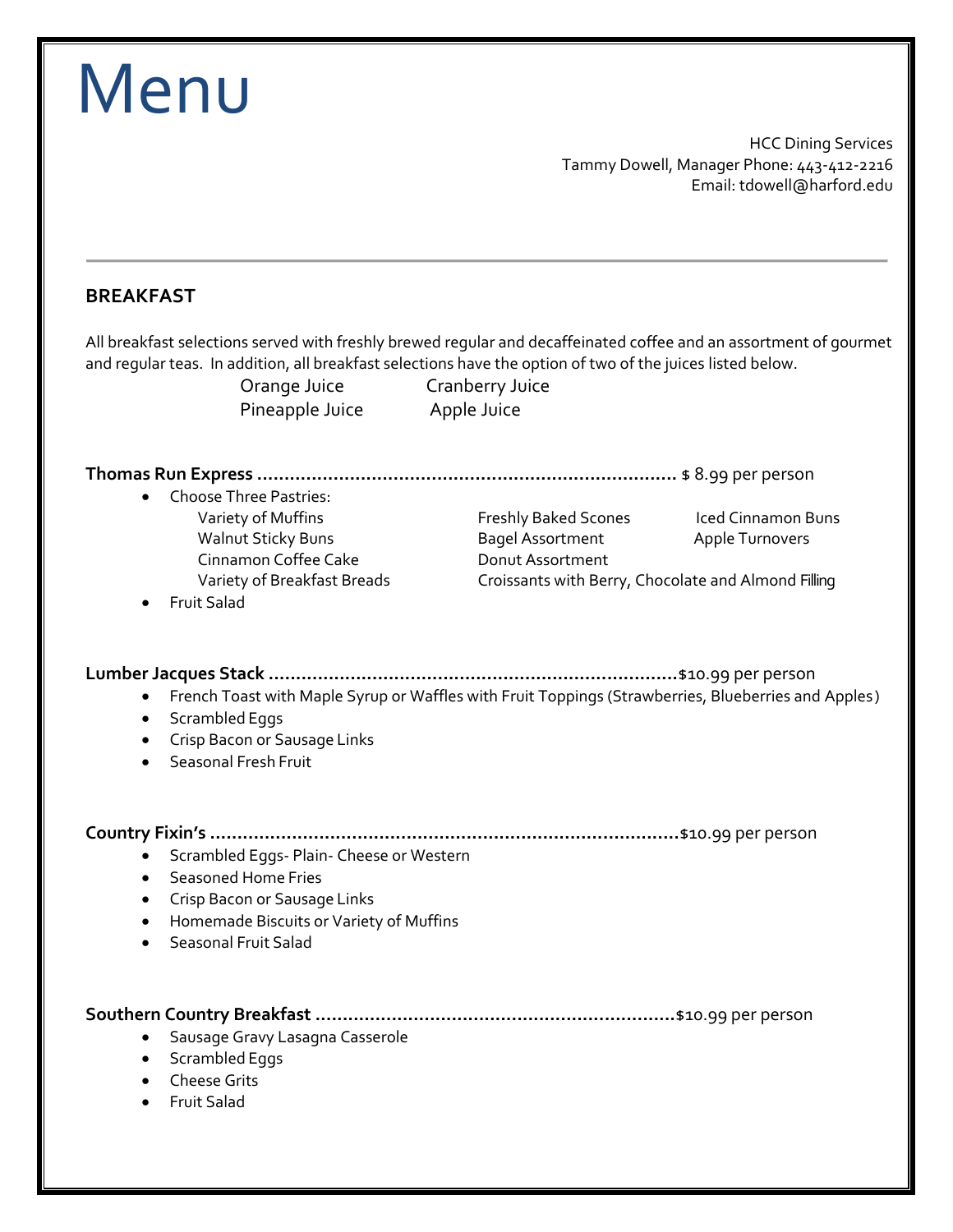| Menu                                                                                                                                                                                                                         |
|------------------------------------------------------------------------------------------------------------------------------------------------------------------------------------------------------------------------------|
| <b>HCC Dining Services</b><br>Tammy Dowell, Manager Phone: 443-412-2216<br>Email: tdowell@harford.edu                                                                                                                        |
| English Muffin, Bagel or Croissant<br>Sausage, Bacon or Ham<br>$\bullet$<br>Scrambled Egg and Cheese (American, Swiss or Provolone)<br>$\bullet$<br>Hash Brown or Tatar Tots<br>$\bullet$<br><b>Fruit Salad</b><br>$\bullet$ |
| Assorted Mini Pastries and Mini Bagels<br>Yogurt Parfaits with Granola Topping                                                                                                                                               |
| Fresh Fruit Plate (Seasonal Fruit served with Cottage Cheese)<br>$\bullet$<br><b>Assortment of Muffins</b><br>Greek Yogurt with Granola                                                                                      |
|                                                                                                                                                                                                                              |
| Assorted Bagels (Asiago Cheese- Plain- Everything-)<br>Served with Plain and Vegetable Cream Cheese<br><b>Fresh Fruit Salad</b><br>Smoked Salmon Available for additional \$ 2.69 per person                                 |
|                                                                                                                                                                                                                              |
| Yoplait Yogurt Cup<br>• Granola Bar<br>Fresh Fruit Cup<br>Juice                                                                                                                                                              |
|                                                                                                                                                                                                                              |
| Coffee (Regular & Decaffeinated & Hot Tea<br>Juice/ Bottled Water                                                                                                                                                            |